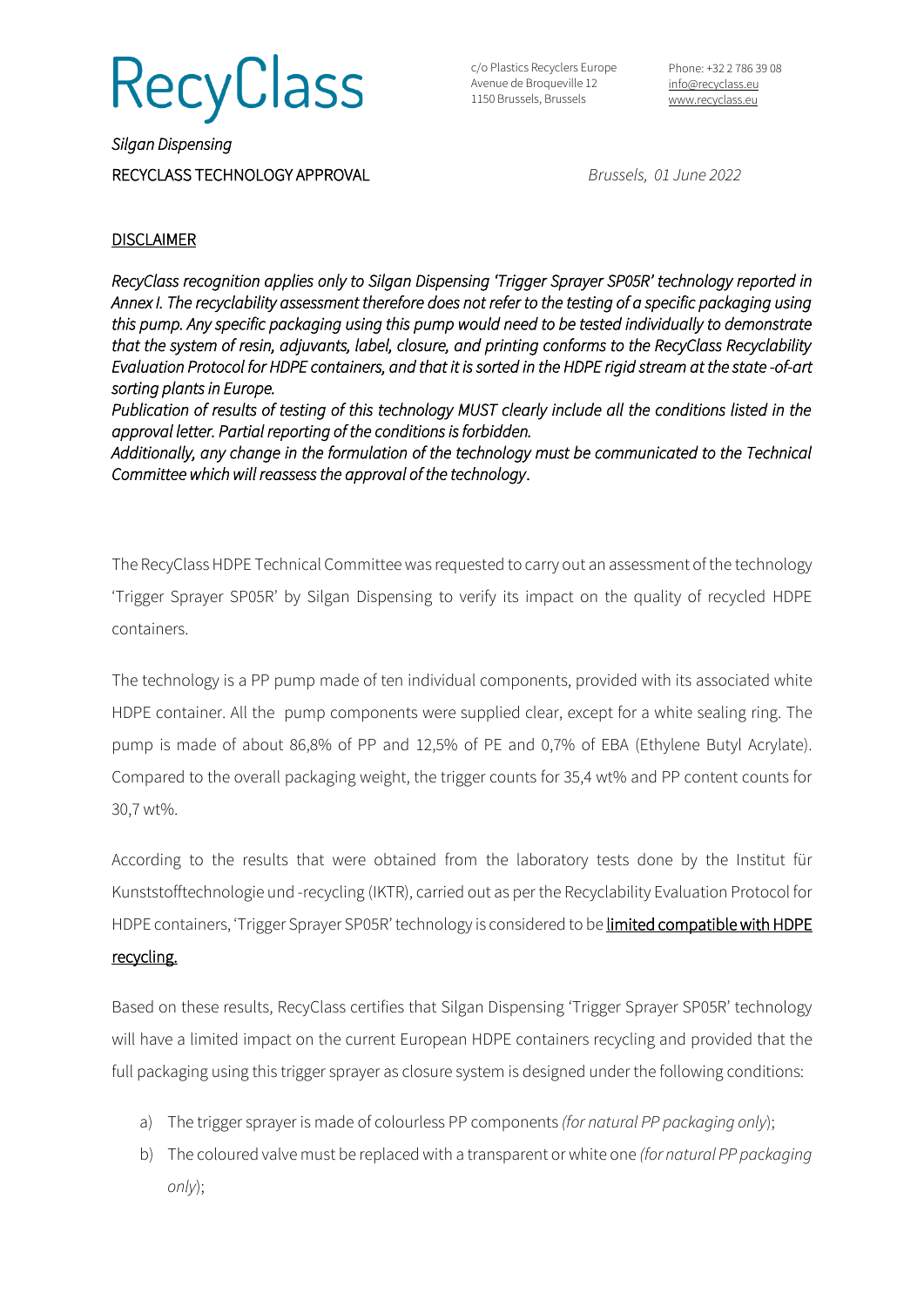- c) The trigger sprayer counts for 35,4% of the total weight of the HDPE containers;
- d) The PP components represent 86,8% of the total weight of the trigger sprayer or less, counting for less than 31% of the total weight of the HDPE containers;
- e) The EBA-based valve represents 1% of the total weight of the pump or less;
- f) All components of the pump are lower than  $1 g/cm^3$ ;
- g) The pump is designed to allow consumers to access as much as possible the product, i.e. the amount of product left should be lower than 5% of the total packaging weight.

RecyClass concludes that Silgan Dispensing 'Trigger Sprayer SP05R' technology as per current market conditions and knowledge, is limited compatible with the existing European industrial recycling processes for HDPE containers. Indeed, the recycled plastic generated after the recycling process was successfully tested in blow-moulding applications up to a concentration of 25% innovation<sup>1</sup>.

The present PP-based trigger sprayer should preferably be used on PP container in order to optimize recyclability. It should be noteworthy that the use of this PP-based trigger sprayer on HDPE containers will reduce the quality of HDPE recycled plastic, as the PP compatibility with PE recycling is limited. Therefore, the HDPE Technical Committee recommends to increase the proportion of PE in the trigger for applications on HDPE containers.

## *About* RecyClass

RecyClass is a comprehensive cross-industry initiative that works to advance plastic packaging recyclability and to establish a harmonized approach towards recycled content calculation and its traceability in Europe. Activities within RecyClass include the development of Recyclability Evaluation Protocols and scientific testing methods for innovative materials which serve as the base for the Design for Recycling Guidelines and the Recycling Online Tool. RecyClass offers Recyclability Certifications for plastic packaging and Recycled Content Traceability Certification for plastic products. Contact[: Jean-Emile.Potaufeux@plasticsrecyclers.eu,](mailto:Jean-Emile.Potaufeux@plasticsrecyclers.eu) [www.recyclass.eu](http://www.recyclass.eu/)

<sup>1</sup> [Recyclability Evaluation Protocol for PP containers](https://recyclass.eu/wp-content/uploads/2021/04/RecyClass-Recyclability-Evaluation-Protocol-for-PP-containers-v.2.0_NEW-DESIGN.pdf)



c/o Plastics Recyclers Europe Avenue de Broqueville 12 1150 Brussels, Brussels

Phone : +32 2 786 39 08 info[@recyclass.eu](mailto:recyclass@plasticsrecyclers.eu) www.recyclass.eu